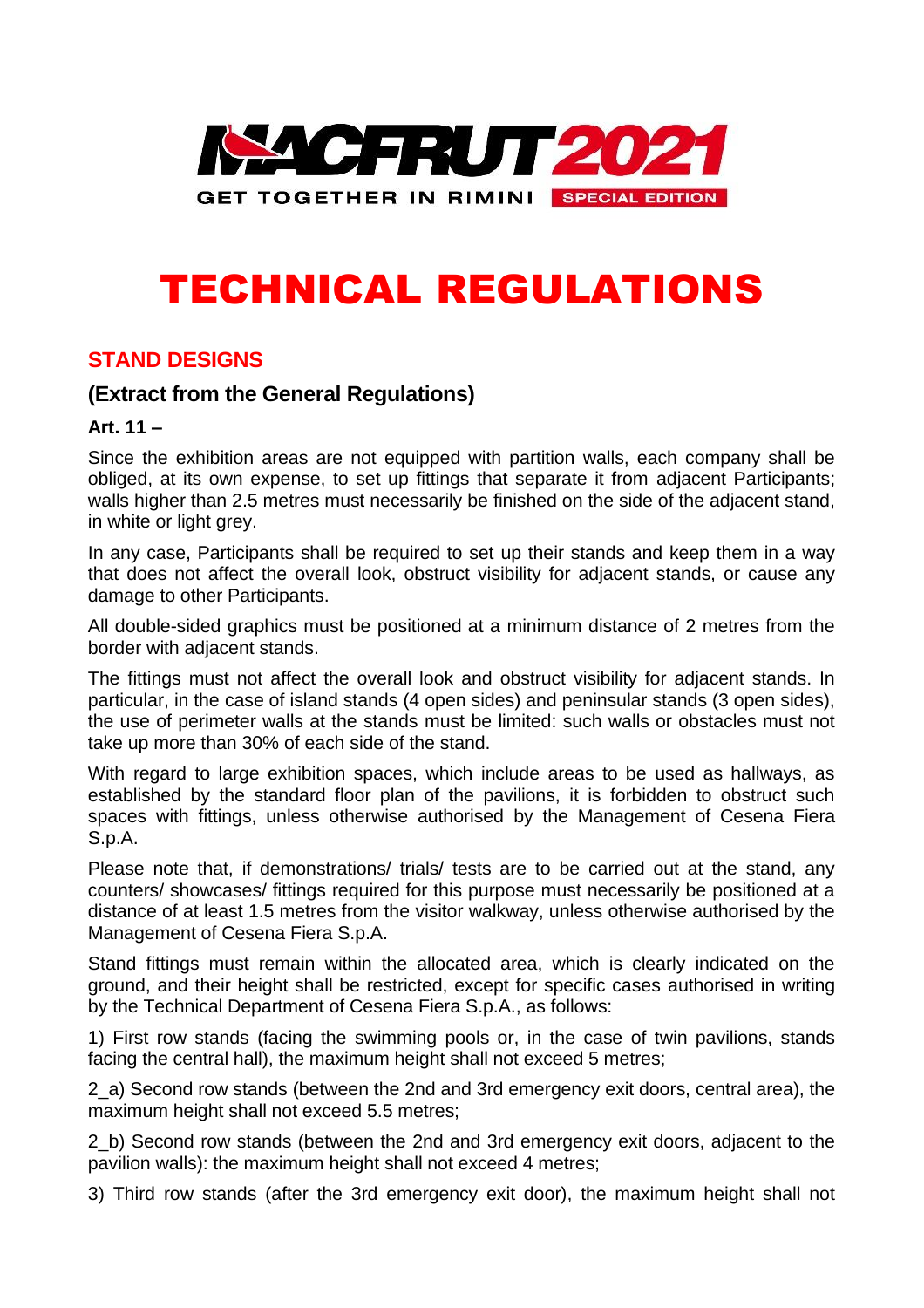exceed 6 metres;

4) The maximum height of stands occupying Hall B5D5 and Hall B7D7 shall not exceed 5 metres;

5) For stands in pavilions with even numbers, the maximum height shall not exceed 5 metres.

Notwithstanding the specifications in sections 1, 2, 3, 4 and 5, the machinery exhibited shall not be subject to height restrictions, compatibly with the height of the pavilion.

The Technical Department also reserves the right, in its own judgement, to authorise the implementation of exclusively graphic elements and fittings hung at heights exceeding those specified in sections 1, 2, 3, 4 and 5, provided that they do not obstruct visibility for adjacent stands.

The graphic elements and hanging structures must be assembled on the ground and raised by using motorised or manual lifting equipment.

Stands on two levels shall also be available:

- 1. a) in areas located in the 1st row, provided that their width does not exceed 30 sq.  $m$ .:
- 2. b) in areas located in the 2nd and 3rd rows (except for stands placed against walls), provided that their width does not exceed 50 sq. m.

In both cases, the maximum heights established for each group must be respected, as specified in sections 1, 2, 3, 4 and 5 of this article.

# **PROJECT APPROVAL PROCEDURE:**

Participants will have to accredit their fitters in their exhibitor's reserved area.

Fitters will then have to *upload the set-up project* in the fitter's reserved *area at the latest by 22 APRIL 2022*.

The project must be approved by the Technical Department of Cesena Fiera S.p.A.

Please note that the Technical Department will request additional documentation to be provided in the case of non-standard stands.

If this documentation is not submitted within the set deadlines, a fee of **€1,000+VAT** will be charged to the Exhibitor in the contract.

### **NON-STANDARD STANDS**

NON-STANDARD stands are those that have *at least one* of the following characteristics:

- 1. Construction of mezzanines of any kind, even if access to the public is forbidden;
- 2. Construction of publicly accessible platforms with height > 80 cm;
- 3. Free-standing wooden fittings, height > 4 m or clear span > 4 m;
- 4. Metal structures, height > 4 m or clear span > 8 m;
- 5. Stages and Tribunes;
- 6. Mixed or special structures with specific static conditions;

Exhibitors acknowledge the specific definition of "non-standard stands" and undertake to submit the following documentation: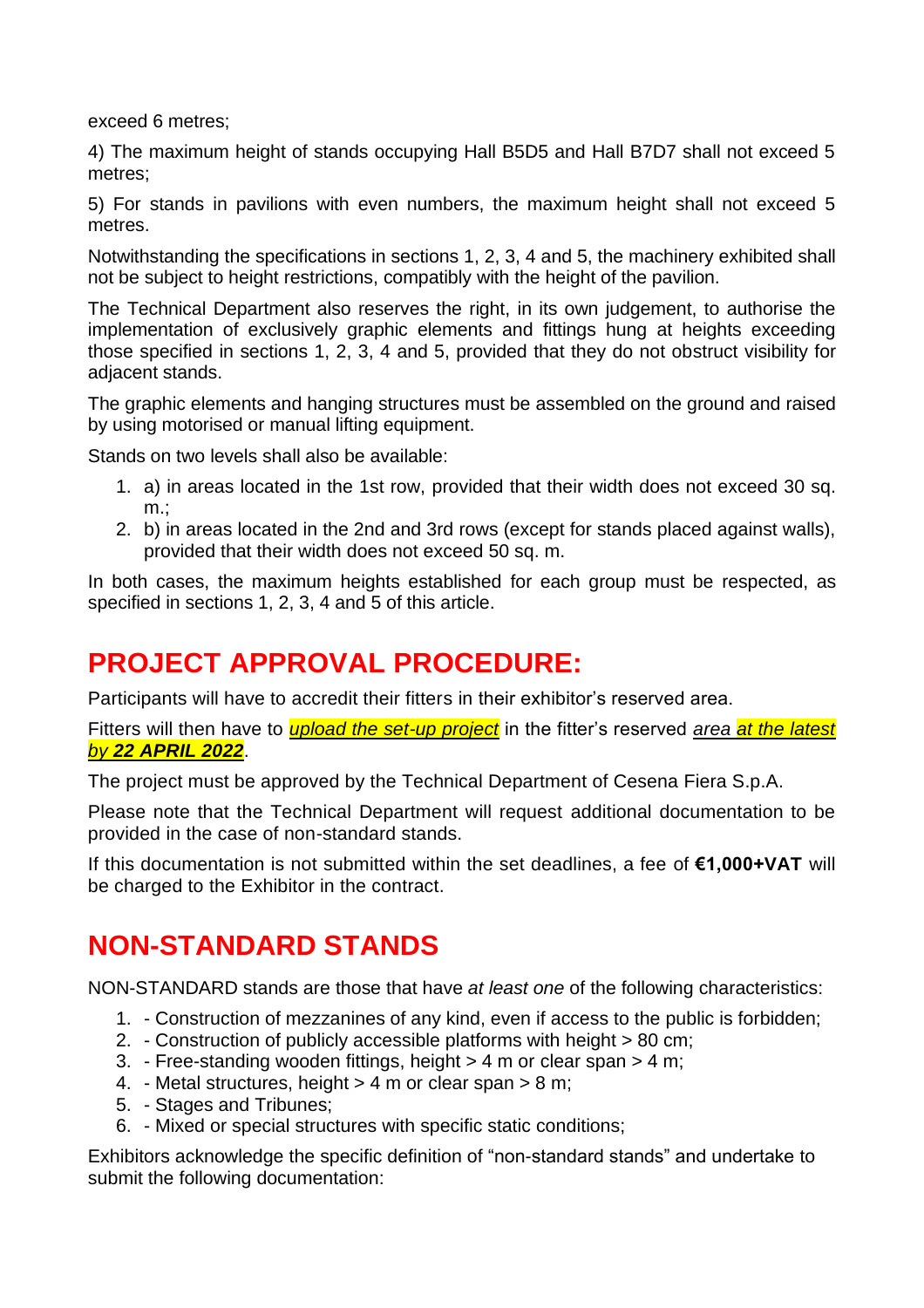### **1. Technical report of the project**

The report must be drawn up in Italian and signed by a qualified professional, engineer or architect registered with the respective professional association. It must contain the following:

- brief description of the structure

- reference regulations applied for preparing the static calculation
- indication of the weight of the materials used

- load capacity of the structures and checking induced stresses

*N.B. The submission of calculations and checks may be waived only for structures built with certified materials, with detailed technical data sheets provided by the manufacturer (e.g. trusses, modular aluminium systems, etc.) and with simple static diagrams (e.g. double support beam, gantry, etc.) referring to the related technical data sheets.*

#### **2. Certificate of Static Suitability**

The certificate of Static Suitability and compliance with the technical report of the project must be drawn up and signed by a qualified professional, Engineer or Architect registered to the respective professional order who was not involved in any way in the design, construction management or execution of the work. The certificate must be drawn up following inspection, only after the structure has been completed and the loads installed, and the original copy must be stamped and signed by the competent technician.

If you are unable to provide the documentation, you may request implementation through the reserved area, by adding the service (Form AA – certification for non-standard stands).

Please also bear in mind that:

**- The technical report of the project must be submitted to the technical department no later than** *5 working days from the start of set-up***;**

**- The certificate of** *static suitability must be submitted at the latest by 10am on the last day of set-up***.**

If the documentation is not submitted within the set deadlines or if it contains inaccuracies or gaps, Fiera di Rimini will decide whether to take action by getting one of its own qualified technicians to draw up the Certificate or declare the area unfit for use. Should Fiera di Rimini be able to take action and draw up the certificate of Static Suitability, a fee of **€1,000+VAT** will be charged directly to the Exhibitor, in addition to any set-up restoration costs, if necessary.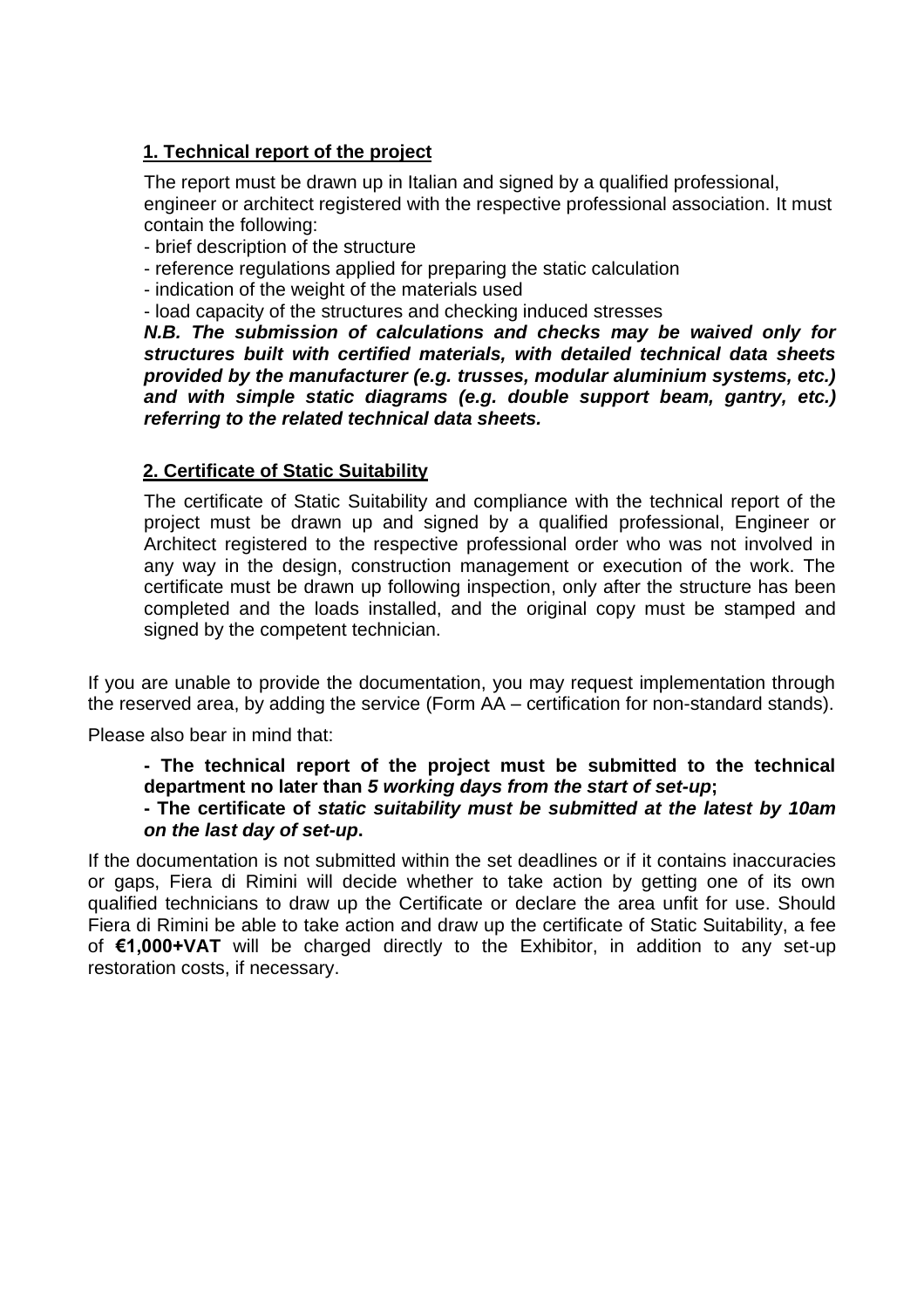### **ANCHORING AND HANGING SYSTEMS FOR USE ON STRUCTURES AT RIMINI FIERA**

It should be noted that the laying of cables for hanging elements of stands to the fixed structures of the Pavilions is the exclusive responsibility of Rimini Fiera. To take advantage of this opportunity, you will need to request this special service by writing to: *appendimenti@macfrut.com*

In particular, the following services may be requested:

- the sole supply of the cables from which the Exhibitor's structures can then be suspended by the Exhibitor. In this case, the Exhibitor must comply with the provisions of the specific hanging service models, to which reference should be made in particular when sending the required documentation;

- the complete construction of the suspended structures, including the supply of cables, aluminium trusses, graphic elements, electrical system, lighting, etc. all duly certified;

### **SAFETY REGULATIONS – FIRE PREVENTION – ELECTRICAL SYSTEM**

#### **(Extract from the General Regulations)**

**Art. 13 –** All the materials to be used for setting up the exhibition spaces (partitions, back walls, various fittings, platforms, coverings, fabrics, ceilings, drapings, carpeting, etc.) must be FIREPROOF, PRODUCED ACCORDING TO FIRE REGULATIONS OR MADE FIREPROOF AFTERWARDS pursuant to current regulations and subsequent integrations and amendments. For this purpose, Participants shall be required to submit to the Technical Department of Cesena Fiera S.p.A., prior to the start of the event, "Form A- Fire Prevention" duly and correctly completed in its entirety.

*A copy of "Form A-Fire Prevention" and its associated certificates must be kept at the stand in the event of checks.*

Each stand must be equipped with fire extinguishers with a capacity of no less than 34° 233BC, and with a rate of 1 per 100 sq. m. of exhibition space.

The fire extinguisher must be placed in a central position inside the stand, in full view and ready for use.

Failure to observe the safety and prevention measures shall entitle Cesena Fiera S.p.A.:

- to prohibit non-compliant fitters from operating at the Trade Fair Centre;

- to exclude Participants from taking part in the event.

All expenses for the installation of electrical systems at the stands shall be entirely borne by Participants, who must install them "up to standard" in compliance with current regulations.

All the components of the electrical system must comply with IEC standards and bear the Italian IMQ quality certification or its equivalent for Foreign Countries.

Following the installation of the systems at the stands, each Exhibitor or Fitter shall be required to provide the Technical Department of Cesena Fiera S.p.A. with "Form B- Electrical Systems" **only**, which certifies the compliance of these systems with the applicable standards, attaching the installer's certificate of registration with the CCIAA, if not already sent by e-mail to the address sicurezza@macfrut.com.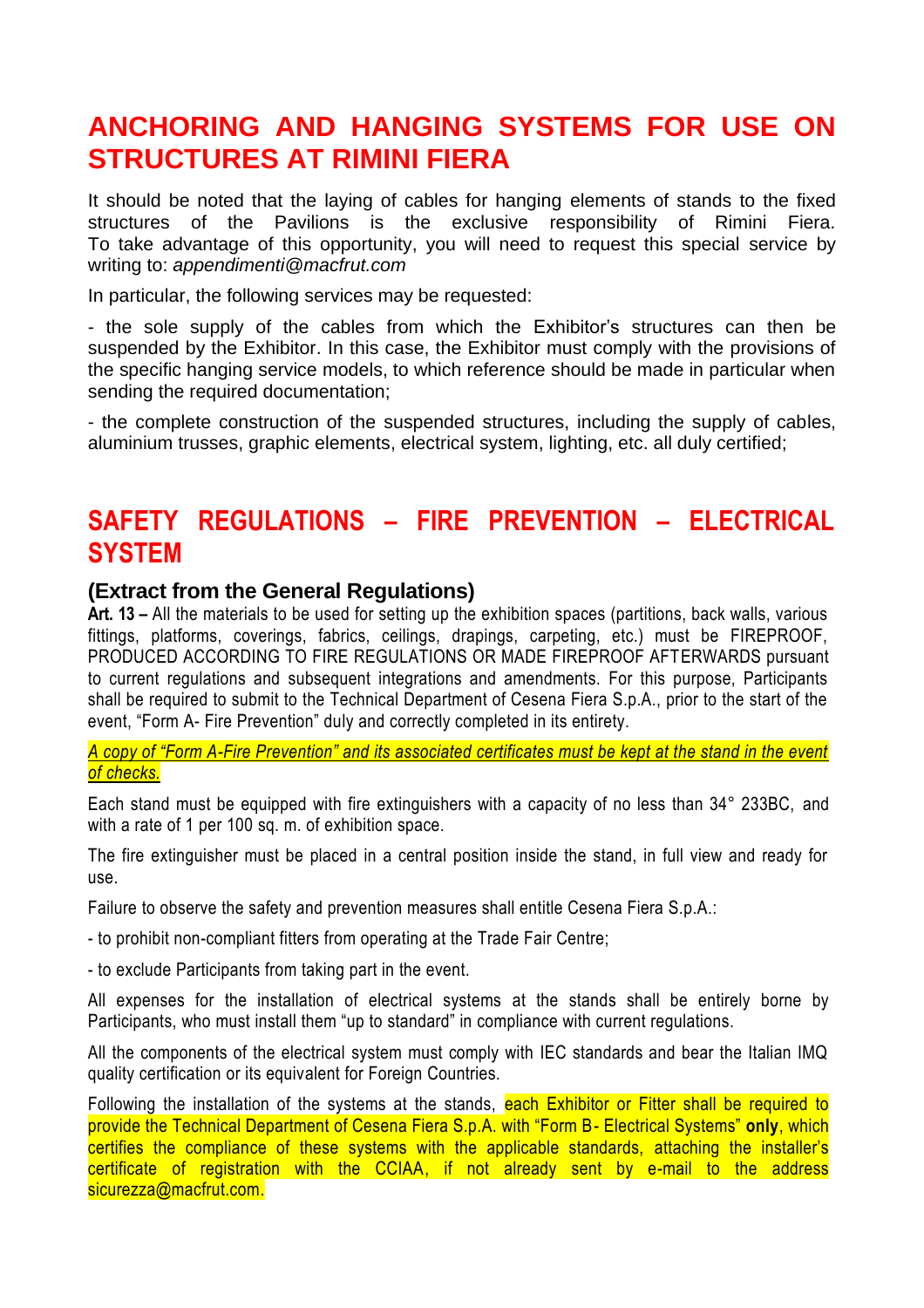A **copy** of all the documentation, together with any attachment required by law (electrician's certificate of registration with the CCIAA, declaration of compliance up to standard of the electrical system, former Ministerial Decree No. 37/2008, project where necessary) will have to be kept at the stand.

The electrical systems may be connected to the grid of the Rimini Expo Centre only after acceptance of the declaration of compliance up to standard of the electrical system (form B) in original copy exclusively by the official electricians of the Rimini Expo Centre.

# **OCCUPATIONAL SAFETY**

### **(Extract from the General Regulations)**

**Art. 14** - Participants shall be required to observe the current provisions regarding occupational safety and, in particular, the provisions of Legislative Decree no. 81/2008 and subsequent integrations and amendments, and to comply with the DUVRI of the organiser, Cesena Fiera S.p.A., which is available for download on the Macfrut website.

When entrusting parties to carry out stand set-up or dismantling operations, or any other activity to be performed at the trade fair centre, Participants shall also be required to observe the following:

- 1) Participants will have to accredit the company/companies in charge of set-up in their exhibitor's reserved area. Participants who set up a stand on their own will be considered as "Fitters". By "Fitter" we mean the party that has to actually bring its own operational staff to the trade fair during assembly and dismantling.
- 2) to verify the technical-professional qualifications of contractors and self-employed workers in relation to the work to be contracted or carried out through a service contract (Leg. Decree No. 81/2008 and subsequent amendments);
- 3) to provide these same parties with detailed information regarding the specific risks that may arise in the environment in which they will be working, as well as information on prevention and emergency measures to be taken for their activities;
- 4) to coordinate protection and prevention measures against the risks to which workers are exposed, by exchanging information in order to avoid any risks due to interference between the activities carried out by the companies involved in the overall implementation works. Participants shall be required to coordinate activities and send their suppliers/ fitters/ contractors a copy of the DUVRI (Document on the Assessment of Risk from Interference of the Organiser) drawn up by Cesena Fiera S.p.A.
- 5) Stand Fitters, in any case, shall be required to submit their own POS (Operational Safety Plan) or DUVRI (in case of subcontracting) with reference to the activities carried out, which must remain available at the workplace. By signing the General Regulations, Participants declare having carefully read the contents of the DUVRI of Cesena Fiera S.p.A., and agree to comply with its provisions and to submit a copy to their suppliers/ fitters/ contractors.

Fitters must send in advance the list of companies involved in set-up operations to the Technical Department of Cesena Fiera S.p.A., to the e-mail address [sicurezza@macfrut.com](mailto:sicurezza@macfrut.com) along with the documents attesting their technical and professional requirements, by uploading them on the fitters' reserved area. Each company must accredit its workers, so that they can be granted access to the trade fair premises during assembly and dismantling.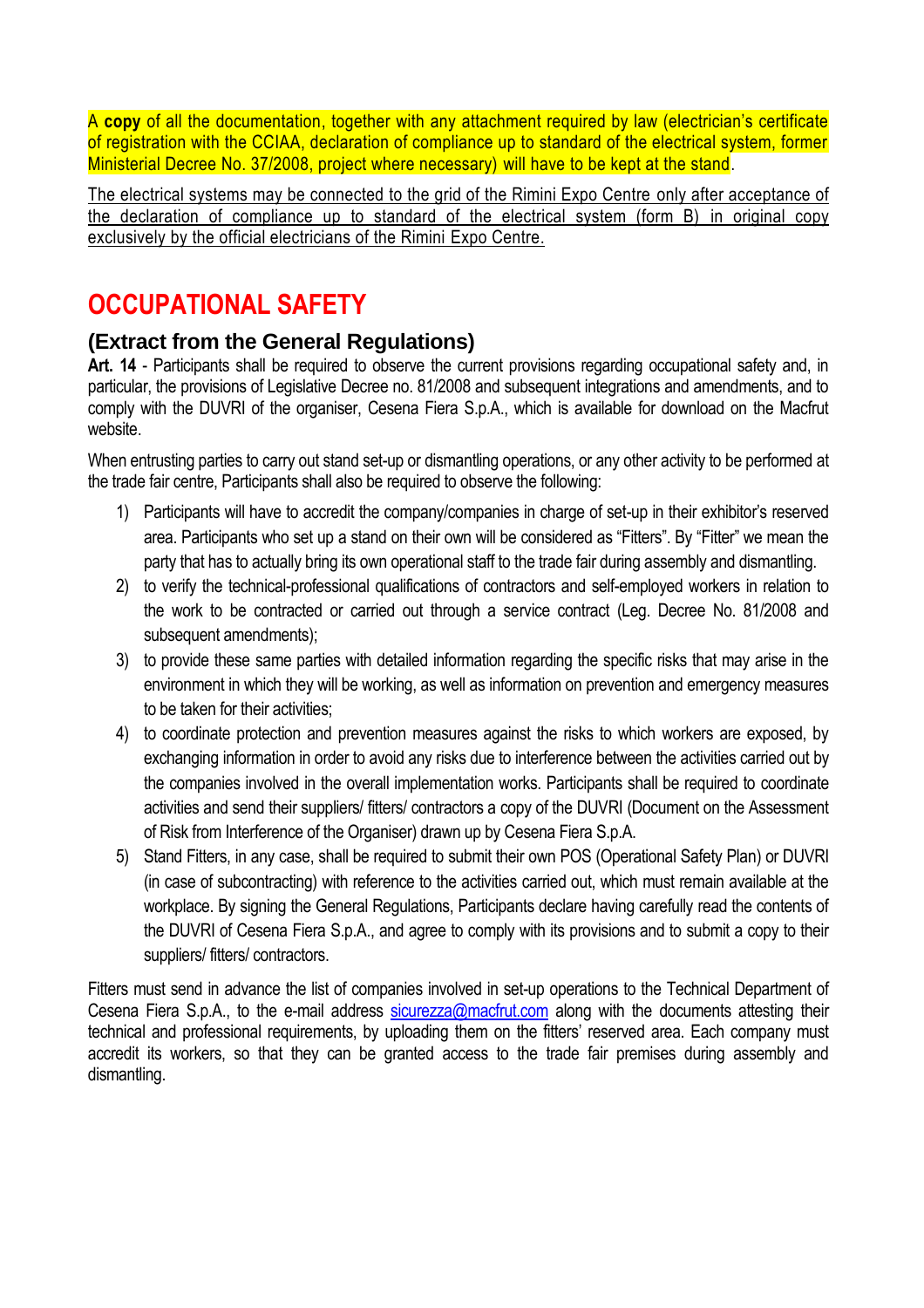# **LIST OF DOCUMENTS ON OCCUPATIONAL SAFETY TO BE SUBMITTED**

After receiving notification of project approval, fitters must:

- 1. upload the following documents on occupational safety in the reserved area:
- Updated Certificate of Registration with the CCIAA (Chamber of Commerce, Industry, Agriculture and Crafts);
- DURC, document attesting the fulfilment of social security duties;
- Self-certification of compliance with standards, as per the attached table;
- Self-certification of compliance with technical and professional suitability requirements, as per the attached table.

2. To make sure you have completed the forms A and B specified below correctly, please send them for checking to: [sicurezza@macfrut.com,](mailto:sicurezza@macfrut.com) without the signature of the installer

- Form A: Declaration of compliance with fire safety regulations;

- Form B: Declaration of conformity of the electrical system to workmanlike standards (stamped by the electrician with mandatory attachments: CCIAA and project if required by law);

Failure to submit form B correctly filled out will not entitle you to electricity supply at the stand.

A copy of all the documentation will have to be kept at the stand.

## **ACCREDITATION FOR ACCESS TO THE TRADE FAIR DURING SET-UP AND DISMANTLING**

Once the documents on safety have been uploaded, fitters can accredit their workers authorised to work at the site during set-up and dismantling as well as any workers of subcontractors.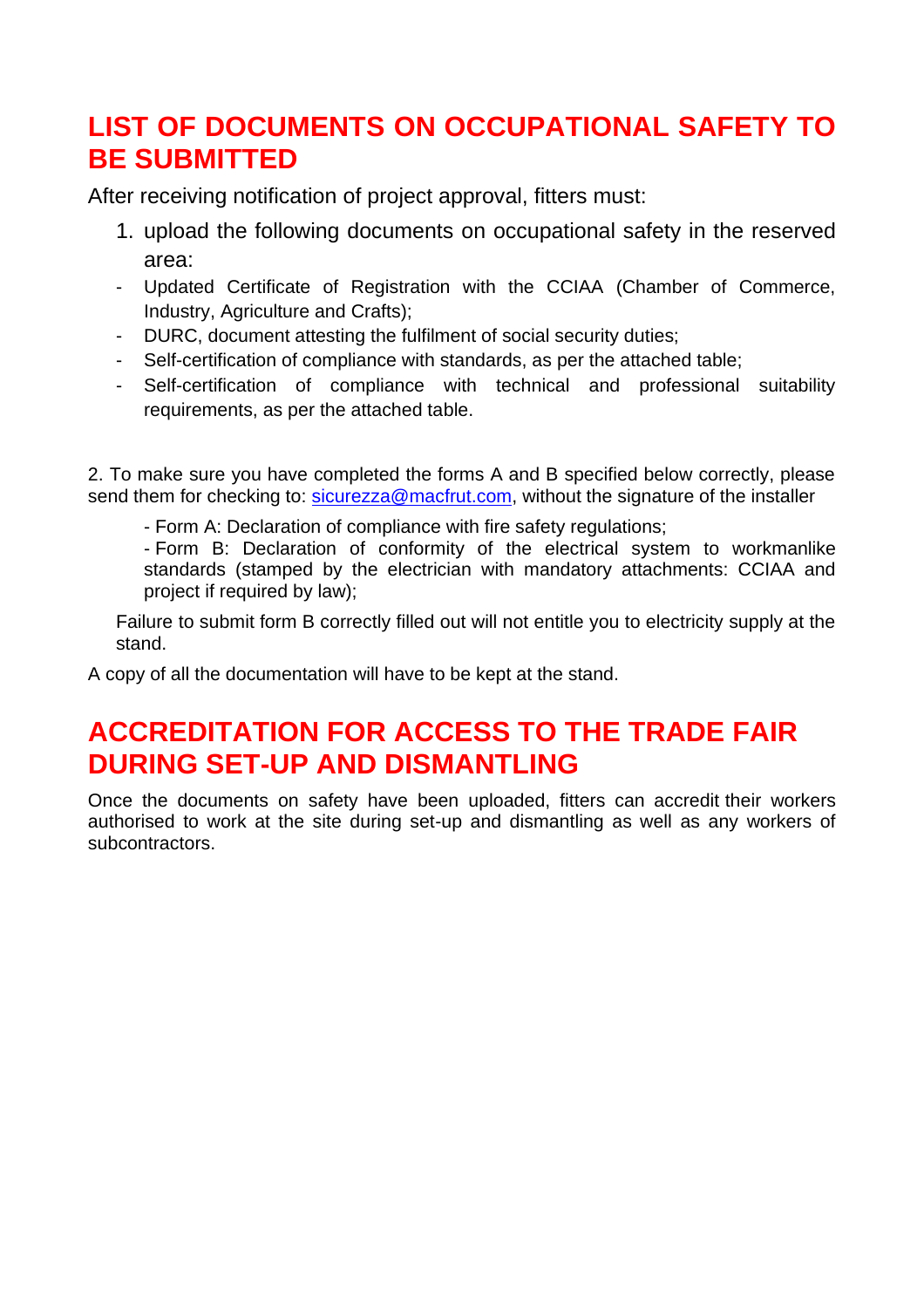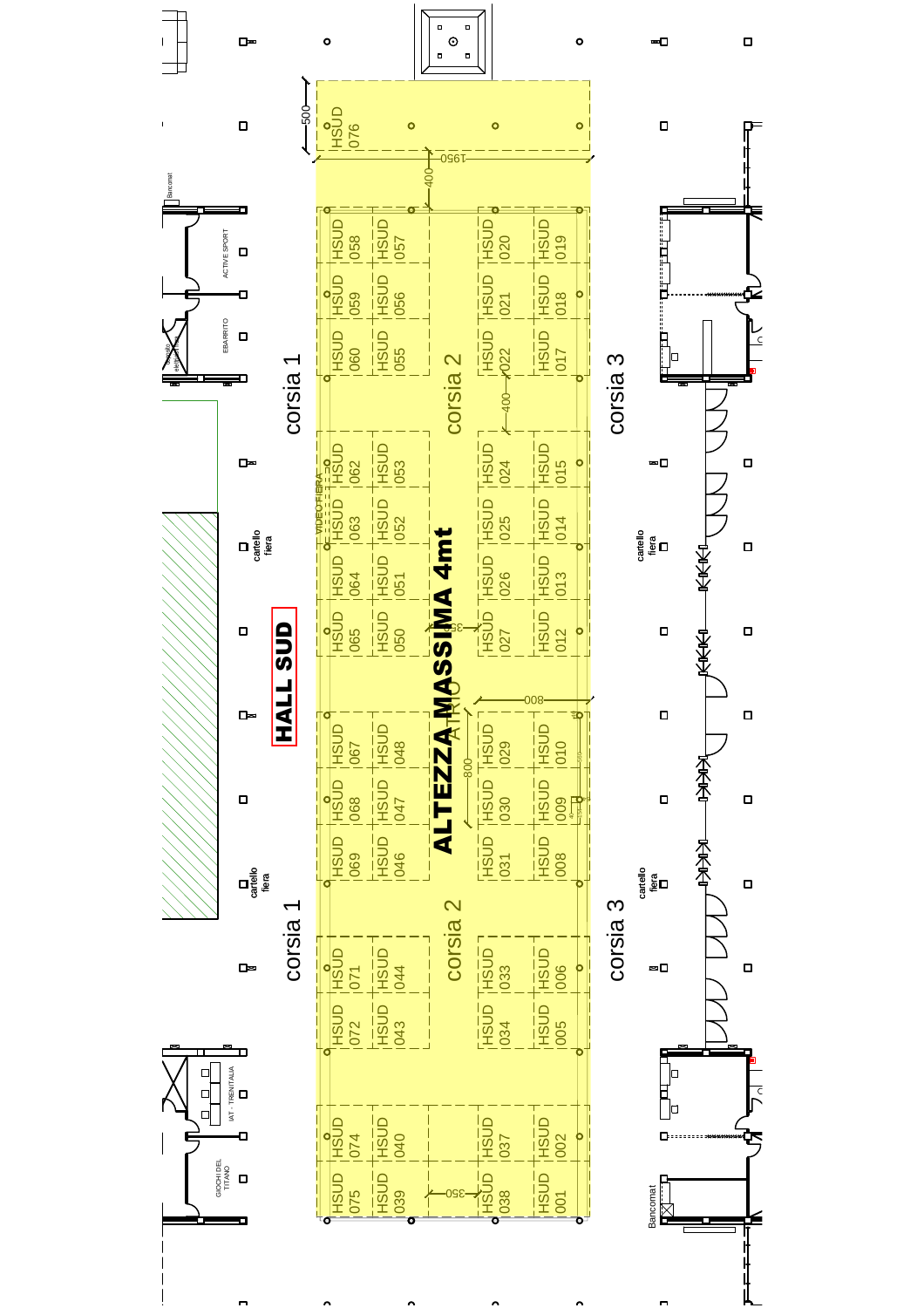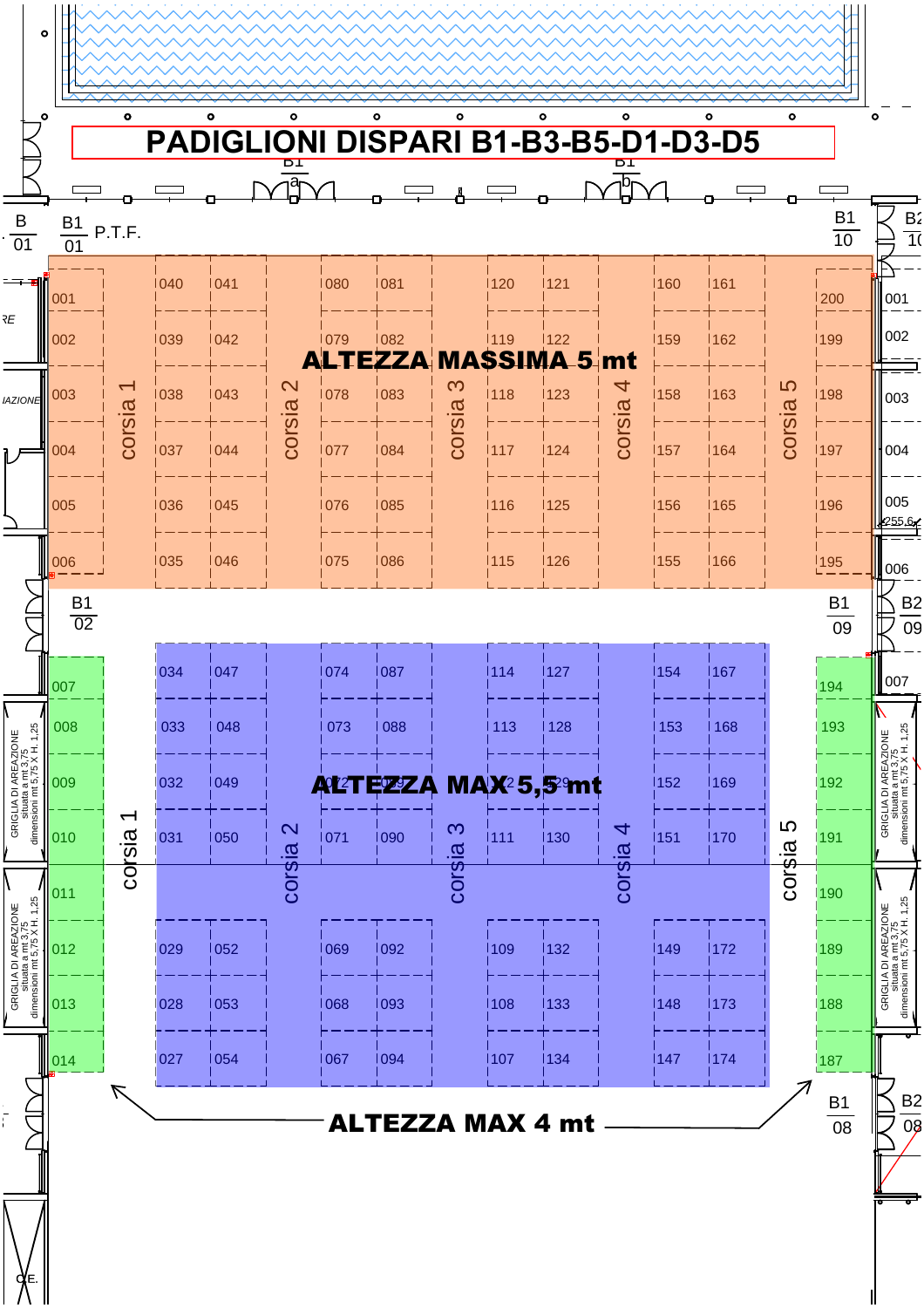